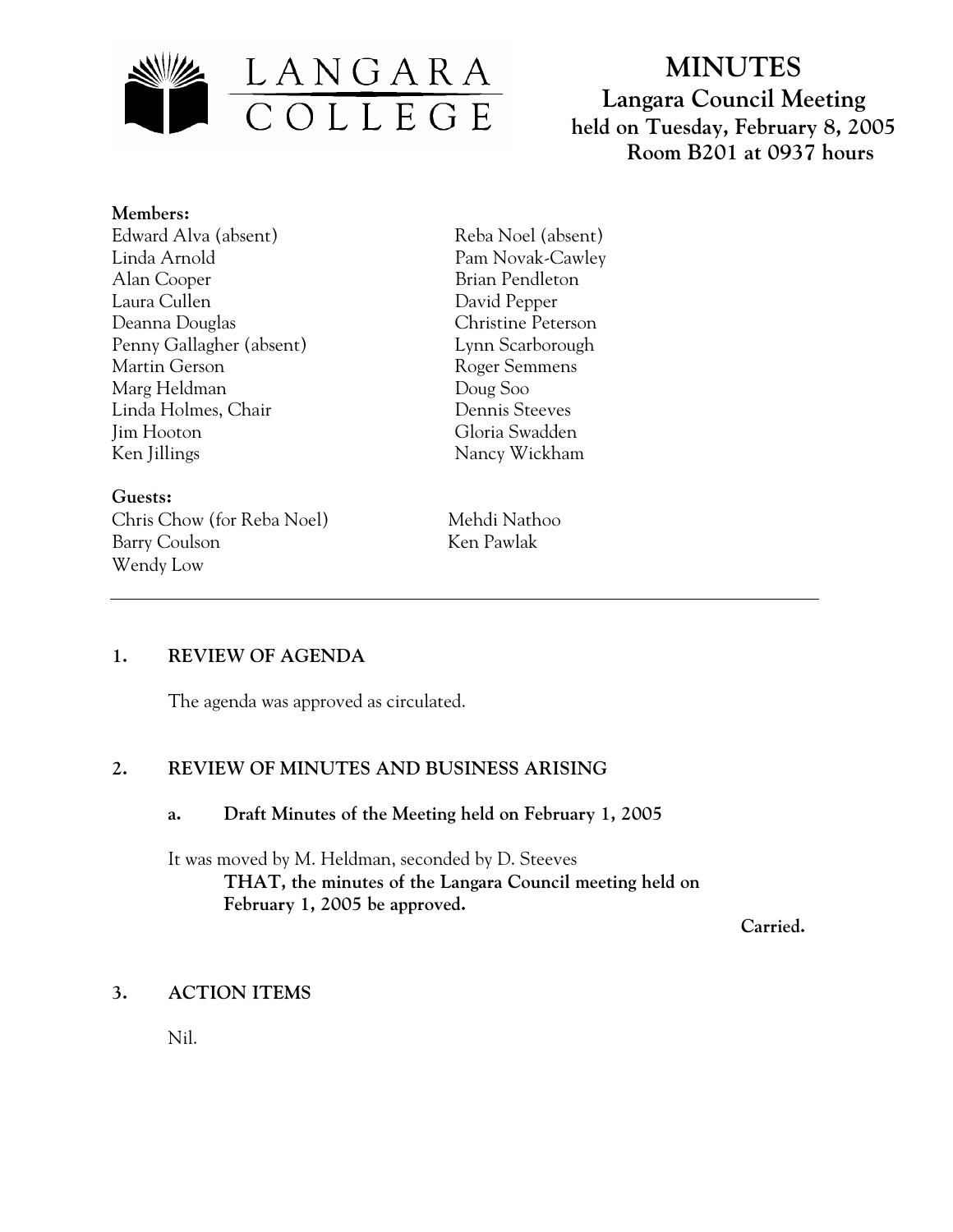### **a. Summary of Discussions – Student Recruitment**

L. Arnold and M. Gerson distributed a Report to Langara Council dated February 8, 2005 and provided a brief summary of its contents. It was noted that the report represents the results of discussions between Deans, Division Chairs, Department Chairs and Coordinators, which were held in response to the request made at Langara Council to find ways to increase enrolment.

The list of five high priority items as identified by the Deans and Division Chairs was reviewed. L. Holmes noted that exciting times lie ahead for the College as we move forward to implement the ideas generated by the discussions for student recruitment.

## **b. 2005/06 Enhancement Priority List**

D. Douglas reported that priority votes had been received and tallied, but that some members provided votes on individual items rather than departmental requests, which has made it difficult to establish the high/medium/low ranking in a fair manner. D. Douglas noted that a priority list could therefore not be distributed at this time.

Council members who voted on individual items were asked to revise their votes to be congruent with the established guidelines for voting. Once those votes are corrected, Institutional Research will analyse the data and a priority listing of enhancements will be distributed at the next meeting.

With respect to the bottom line, it was noted that there has been some movement, reducing the shortfall to \$800,000 and \$900,000. This was achieved in part by a complete review of vacant positions by Human Resources, but it was noted that this will not have an effect on budgets in subsequent years.

## **c. 2005/06 – 2007/08 Capital List**

D. Douglas referenced the 2005/06 – 2007/08 Capital list as attached to the agenda, and noted that requests would need to be shifted to span over a six-year period as opposed to the current three-year period, given that the annual capital budget should be approximately \$500,000.

Particular mention was made of the fact that \$200,000 needs to be moved from the 2005/06 list and it was noted that 2004/05 department direct expenditures budgets could be used to fund, and therefore remove, items fro the Capital list.

All Council members were advised to review their three-year capital requests and submit revisions to the 2005/06 requests no later than 0930 hours on Friday, February 11, 2005. D. Douglas noted that a revised three-year capital plan must be submitted with the balanced budget to the College Board and therefore the subsequent years of 2006/07 and 2007/08 will need to be addressed immediately thereafter.